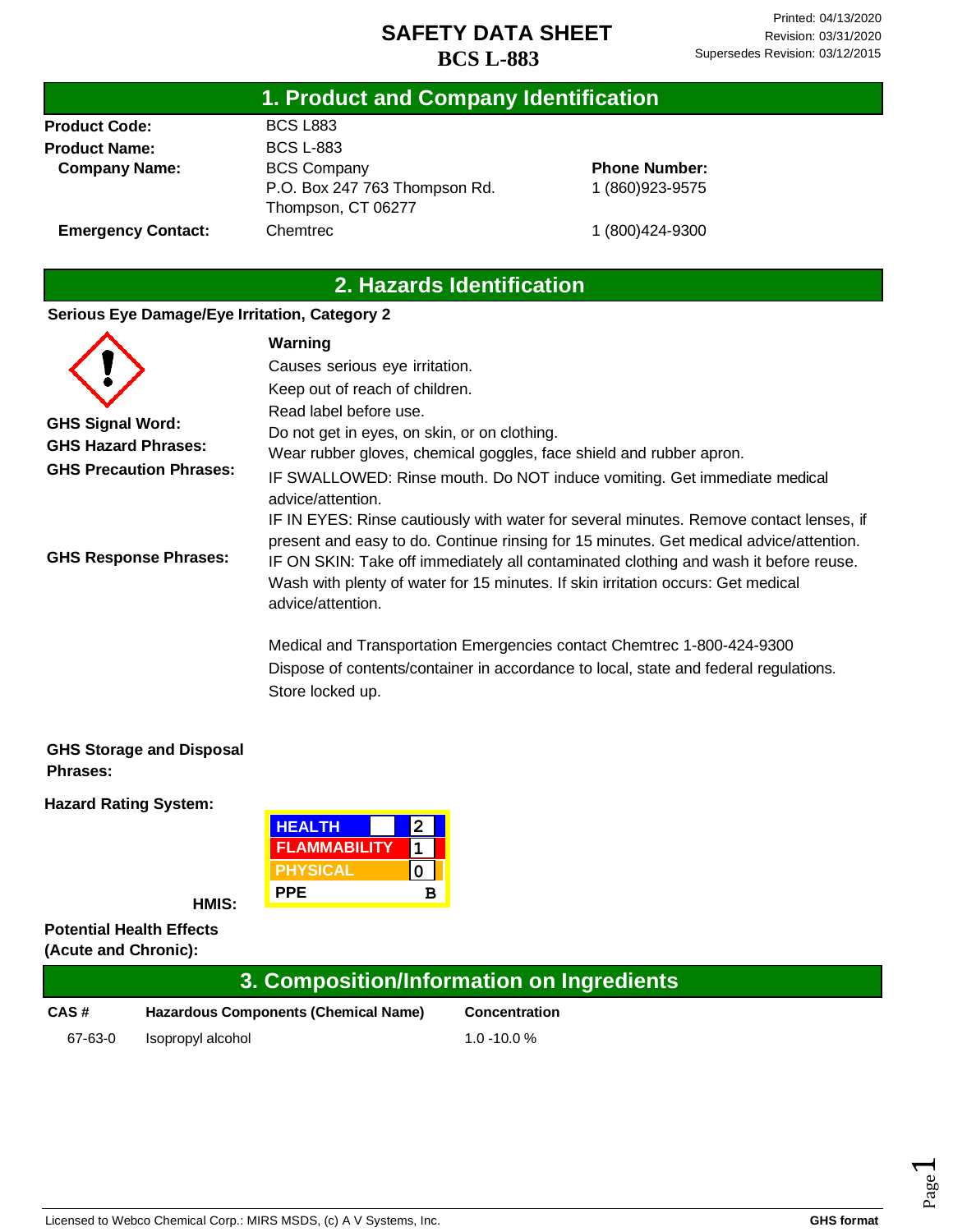## **4. First Aid Measures**

| <b>Emergency and First Aid</b><br><b>Procedures:</b>                                       |                                                                                                                                                                                                                                                                                                                                                                                                                                                                                                                                                                     |  |  |
|--------------------------------------------------------------------------------------------|---------------------------------------------------------------------------------------------------------------------------------------------------------------------------------------------------------------------------------------------------------------------------------------------------------------------------------------------------------------------------------------------------------------------------------------------------------------------------------------------------------------------------------------------------------------------|--|--|
| In Case of Skin Contact:                                                                   | Wash any sensitive areas. If skin irritation occurs: Get medical advice/attention.                                                                                                                                                                                                                                                                                                                                                                                                                                                                                  |  |  |
| In Case of Eye Contact:                                                                    | Immediately flush eyes with large amounts of fresh, tepid water for at least 15 minutes.<br>Hold eyelids open to ensure complete irrigation of eye and lid tissues. Tilt head to the<br>side and irrigate the eye from the bridge of the nose to the outside of the face. Keep<br>run-off from entering the other eye, mouth or ear. Washing eye within the first few<br>seconds is essential to achieve maximum effectiveness. Remove contact lenses, if<br>present and easy to do. Continue rinsing. If eye irritation persists, get medical<br>advice/attention. |  |  |
| In Case of Ingestion:                                                                      | Do not induce vomiting. Rinse mouth with fresh, Tepid water, then immediately drink 4-8<br>oz. or milk or water. Never give anything by mouth to an unconscious person. If<br>vomiting occurs, keep airways open. Keep head lower than hips to prevent aspiration<br>into the lungs. Get medical advice/attention.                                                                                                                                                                                                                                                  |  |  |
| 5. Fire Fighting Measures                                                                  |                                                                                                                                                                                                                                                                                                                                                                                                                                                                                                                                                                     |  |  |
| Flash Pt:                                                                                  | No data.                                                                                                                                                                                                                                                                                                                                                                                                                                                                                                                                                            |  |  |
| <b>Explosive Limits:</b>                                                                   | UEL: No data.<br>LEL: No data.                                                                                                                                                                                                                                                                                                                                                                                                                                                                                                                                      |  |  |
| <b>Autoignition Pt:</b>                                                                    | No data.                                                                                                                                                                                                                                                                                                                                                                                                                                                                                                                                                            |  |  |
| Suitable Extinguishing Media: Dry chemical, CO2, sand, earth, water spray or regular foam. |                                                                                                                                                                                                                                                                                                                                                                                                                                                                                                                                                                     |  |  |
| <b>Fire Fighting Instructions:</b>                                                         | As in any fire, wear a self-contained breathing apparatus in pressure-demand,<br>MSHA/NIOSH (approved or equivalent), and full protective gear.                                                                                                                                                                                                                                                                                                                                                                                                                     |  |  |
| <b>Flammable Properties and</b><br>Hazards:                                                | No data available.                                                                                                                                                                                                                                                                                                                                                                                                                                                                                                                                                  |  |  |

# **6. Accidental Release Measures**

| <b>Protective Precautions,</b>  | Rubber or neoprene gloves, Safety glasses, Wear chemical protective clothing.                |
|---------------------------------|----------------------------------------------------------------------------------------------|
| <b>Protective Equipment and</b> |                                                                                              |
| <b>Emergency Procedures:</b>    |                                                                                              |
| Steps To Be Taken In Case       | Absorb spill with inert material (e.g. dry sand or earth), and dispose of in accordance with |
| <b>Material Is Released Or</b>  | applicable regulations.                                                                      |
| Spilled:                        |                                                                                              |

| 7. Handling and Storage                                           |                                                                                                      |  |
|-------------------------------------------------------------------|------------------------------------------------------------------------------------------------------|--|
| Handling:                                                         | <b>Precautions To Be Taken in</b> For industrial or institutional use only. Avoid contact with eyes. |  |
| <b>Precautions To Be Taken in</b> Keep from freezing.<br>Storing: |                                                                                                      |  |

| 8. Exposure Controls/Personal Protection |                              |                 |                                 |                     |
|------------------------------------------|------------------------------|-----------------|---------------------------------|---------------------|
| CAS#                                     | <b>Partial Chemical Name</b> | <b>OSHA TWA</b> | <b>ACGIH TWA</b>                | <b>Other Limits</b> |
| 67-63-0                                  | Isopropyl alcohol            | PEL: 400 ppm    | $TLV: 200$ ppm<br>STEL: 400 ppm | No data.            |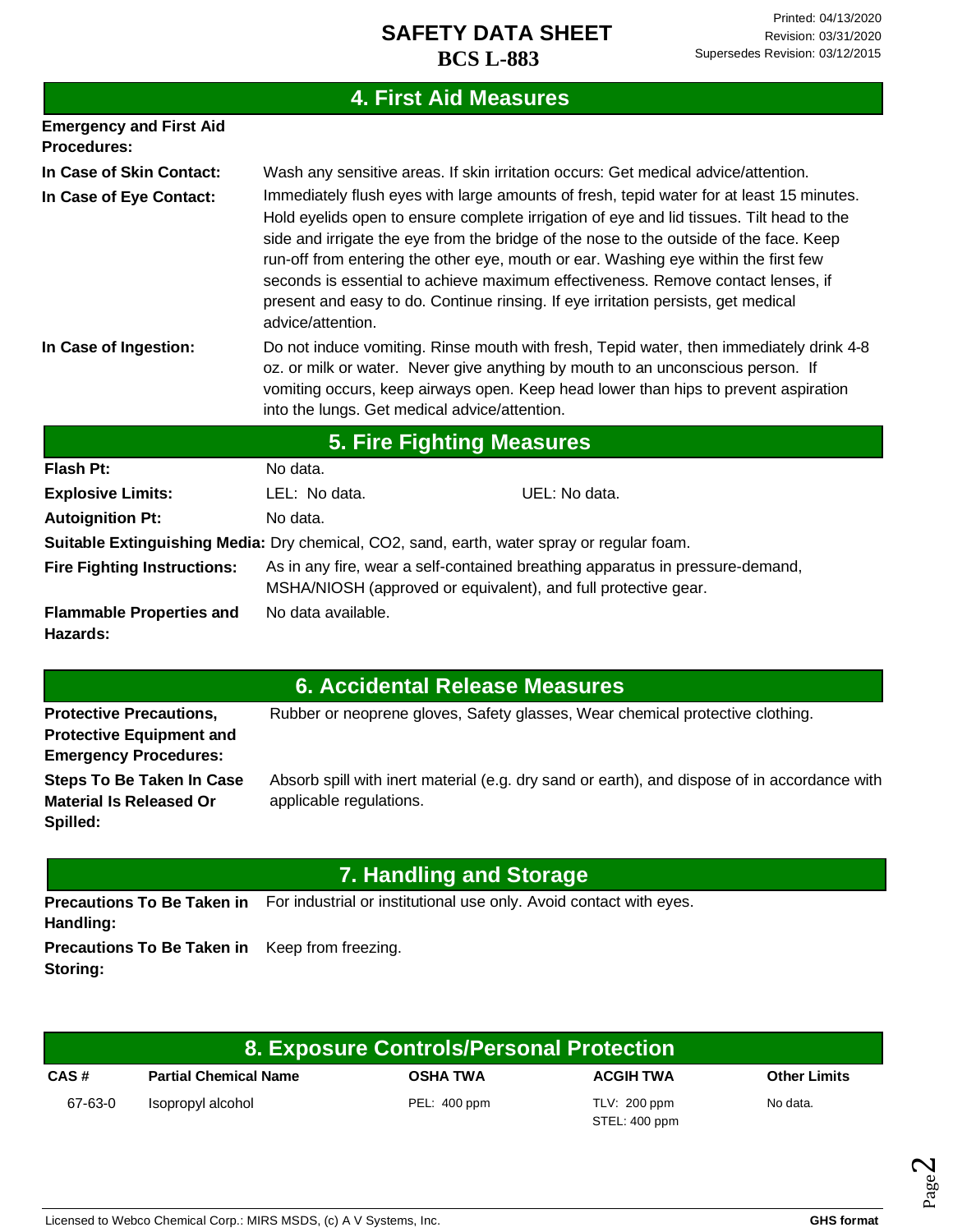**Respiratory Equipment (Specify Type): Eye Protection: Protective Gloves: Other Protective Clothing: Engineering Controls (Ventilation etc.):**

A respirator is not needed under normal and intended conditions of product use.

Safety glasses Rubber or neoprene gloves Wear chemical protective clothing. No data available.

|                                                                     | 9. Physical and Chemical Properties                                                     |  |
|---------------------------------------------------------------------|-----------------------------------------------------------------------------------------|--|
| <b>Physical States:</b>                                             | [X] Liquid<br>$[$ ] Gas<br>[ ] Solid                                                    |  |
| <b>Appearance and Odor:</b>                                         | Appearance: Clear Dark Blue Liquid                                                      |  |
|                                                                     | Odor: No apparent odor.                                                                 |  |
| <b>Melting Point:</b>                                               | No data.                                                                                |  |
| <b>Boiling Point:</b>                                               | No data.                                                                                |  |
| <b>Autoignition Pt:</b>                                             | No data.                                                                                |  |
| <b>Flash Pt:</b>                                                    | No data.                                                                                |  |
| <b>Explosive Limits:</b>                                            | LEL: No data.<br>UEL: No data.                                                          |  |
| Specific Gravity (Water = 1):                                       | $1.000 - 1.010$                                                                         |  |
| Vapor Pressure (vs. Air or                                          | No data.                                                                                |  |
| mm Hg):                                                             |                                                                                         |  |
| Vapor Density (vs. $Air = 1$ ):                                     | No data.                                                                                |  |
| <b>Evaporation Rate:</b>                                            | No data.                                                                                |  |
| <b>Solubility in Water:</b>                                         | 100                                                                                     |  |
| <b>Viscosity:</b>                                                   | 120 cps.                                                                                |  |
| pH:                                                                 | $8 - 10$                                                                                |  |
| <b>Percent Volatile:</b>                                            | No data.                                                                                |  |
|                                                                     | <b>10. Stability and Reactivity</b>                                                     |  |
| Stability:                                                          | Stable [X]<br>Unstable [ ]                                                              |  |
| <b>Conditions To Avoid -</b>                                        | Avoid handling conditions which may allow for leaks and spills of this material. Do not |  |
| Instability:                                                        | permit personnel to handle this product without proper training and/or protective       |  |
|                                                                     | equipment.                                                                              |  |
| Incompatibility - Materials To No data available.<br>Avoid:         |                                                                                         |  |
| Hazardous Decomposition Or No data available.<br><b>Byproducts:</b> |                                                                                         |  |
| <b>Possibility of Hazardous</b><br><b>Reactions:</b>                | Will not occur $[X]$<br>Will occur $\lceil \quad \rceil$                                |  |
| <b>Conditions To Avoid -</b><br><b>Hazardous Reactions:</b>         | No data available.                                                                      |  |